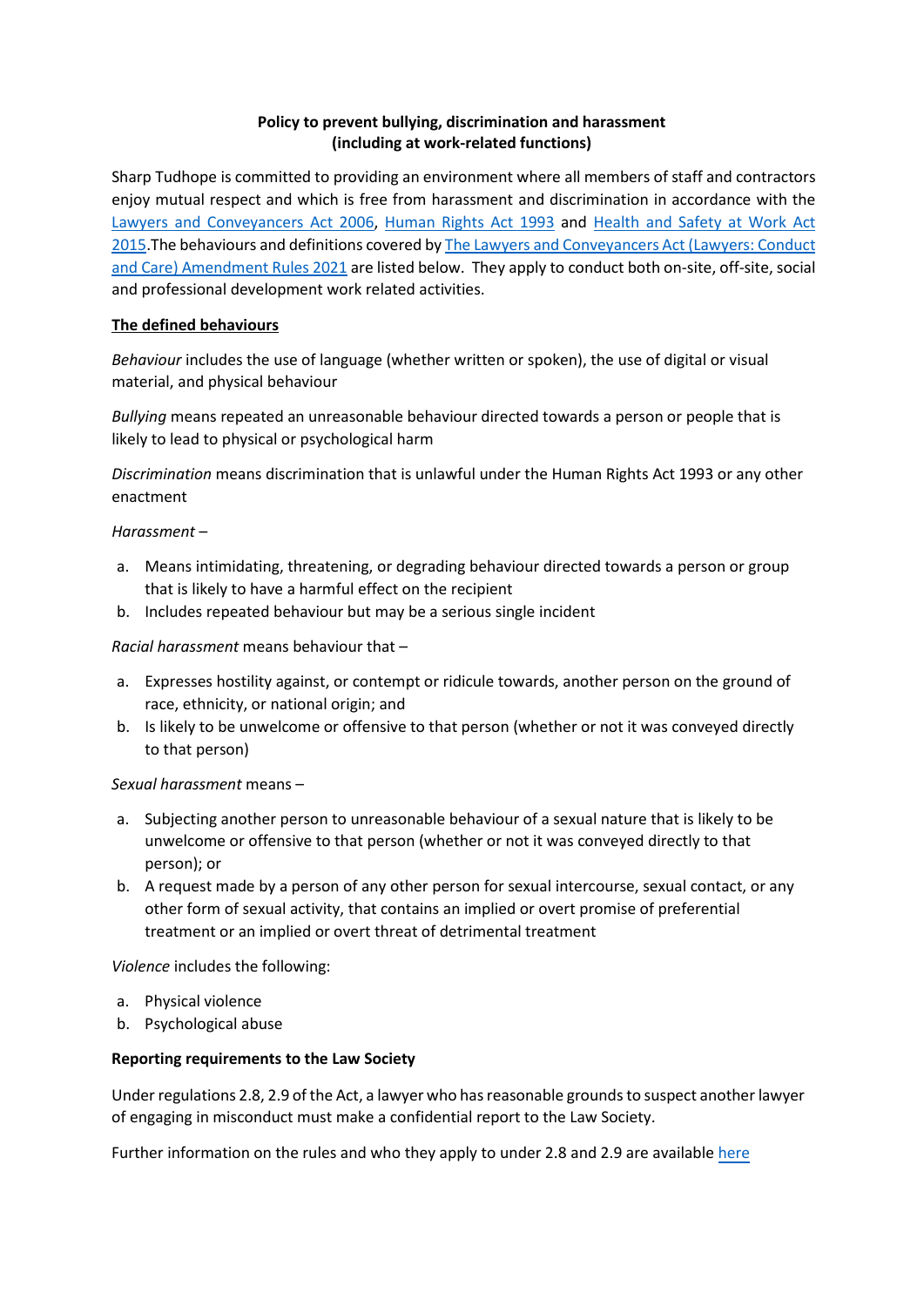If you feel that you have been or are being bullied, racially or sexually harassed, discriminated against, or have been subject to physical or psychological violence or otherwise unfairly treated at work, you should raise it with your partner or supervisor in the first instance. Likewise, if you believe that any of your colleagues are being subjected to such treatment, please raise it with your partner or supervisor in the first instance. If you are not comfortable doing this, you should contact the HR Coordinator. Any discussion will be kept in confidence and you will not be victimised for raising your concerns.

Shima Grice, employment partner is Sharp Tudhope's designated lawyer to deal with complaints and will be advised, in confidence, of any complaints made. There are two ways a concern may be dealt with.

## **Informal Intervention**

Your partner, supervisor or the HR Coordinator may informally intervene by discussing with you:

- a. The behaviour causing your concern; and
- b. What you would like to occur to resolve your concern.

Your partner, supervisor or the HR Coordinator will then discuss your concerns with the person who has caused them in order to obtain that person's agreement to cease or modify their behaviour.

## **Formal Complaint**

If informal intervention has not worked, or if you believe that the allegation is serious enough that the allegation is serious enough, submit a detailed written complaint to your partner, supervisor or the HR Coordinator.

Your partner, supervisor or the HR Coordinator will then meet with you (with a support person, if you wish) to discuss the complaint and confirm that you do wish to proceed with a formal complaint.

If you make a formal complaint, you need to be aware that:

- a. a formal investigation will be carried out;
- b. this will involve asking you further questions. This questioning does not indicate that your complaint is not believed, but to establish independently that the complaint has substance; and
- c. during the process, you must not speak to possible witnesses, and should discuss mattersrelating to your complaint with your support person only.
- d. you may have to continue working with the person about whom you have complained;
- e. although the process is confidential, the person about whom you have complained will have to be told who has made the complaint. Any witnesses and persons directly involved in the complaints process will also learn your identity;
- f. your employment will not suffer unless the complaint is shown to be false; and
- g. if you experience any work difficulties as a result of your complaint you should report these immediately.

You may access EAP or similar services at any time during the process.

The person investigating the complaint will then notify the person about whom you have complained of the complaint and arrange a time to meet to discuss the allegations.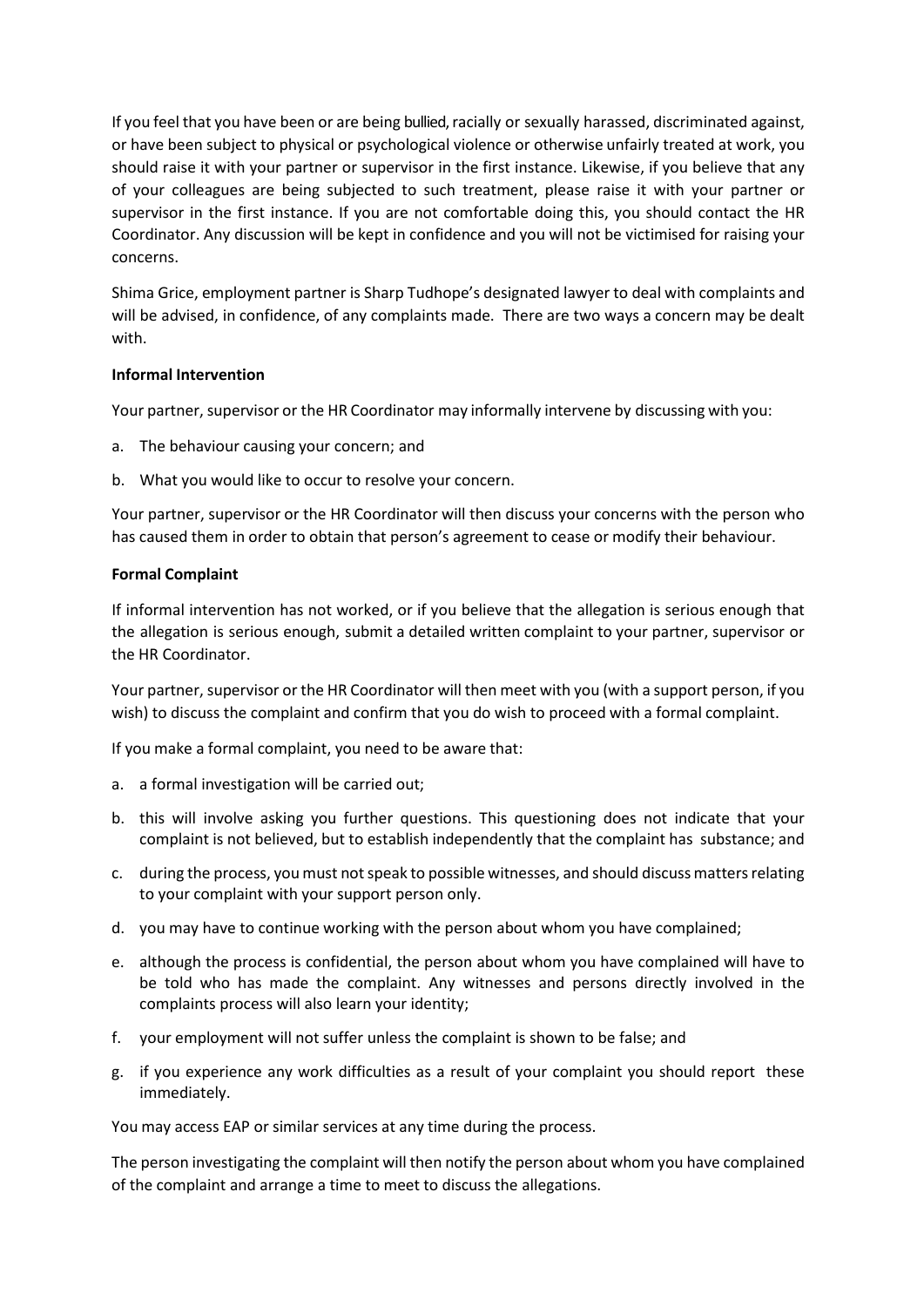If allegations are made against you:

- a. you will be given a copy of the complaint prior to the investigation meeting;
- b. you may bring a support person or legal representative to the investigation meeting;
- c. the investigation process is confidential, however, witnesses will be interviewed and will therefore know something about the complaint;
- d. you must not speak to possible witnesses or other staff about the complaint while the investigation is ongoing;
- e. if there are witnesses who can speak in your defence, you should raise this at the investigation meeting. The investigator will then contact those staff directly.

You may access EAP or similar services at any time during the process.

Once all witnesses have been interviewed (and re-interviewed, if necessary) the investigator will prepare a report of their findings and recommended outcome. This will be presented to Ex Com, who will then make a final decision.

Both parties should be told of the decision and the reasons for it. This should then be confirmed in writing. If warranted, a separate disciplinary process will follow.

Any steps required to prevent similar behaviour from occurring should be decided on and, if appropriate, explained to all staff.

The responsible lawyer must certify that Sharp Tudhope is meeting its requirements under the Lawyers and Conveyancers Act (Lawyers: Conduct and Care) Amendment Rules 2021.

The responsible lawyer is required to report any lawyers who have been issued a written warning or dismissed for any of the following:

(a) bullying:

- (b) discrimination:
- (c) harassment:
- (d) racial harassment:
- (e) sexual harassment:
- (f) theft:
- (g) violence.

#### **Work-related functions**

The Partners recognise that staff will attend both internal and external social functions, as well as Friday night drinks, and encourage staff to engage in such social events and to have a great time.

It is not the Partners' intention to place unnecessary restrictions on your enjoyment at such events, but it is in everyone's interest that certain rules of conduct for the protection and comfort of all are observed. The purpose of this policy is to establish a guide to acceptable behaviour at such functions to ensure that staff are safe, and to ensure that appropriate standards of behaviour are observed